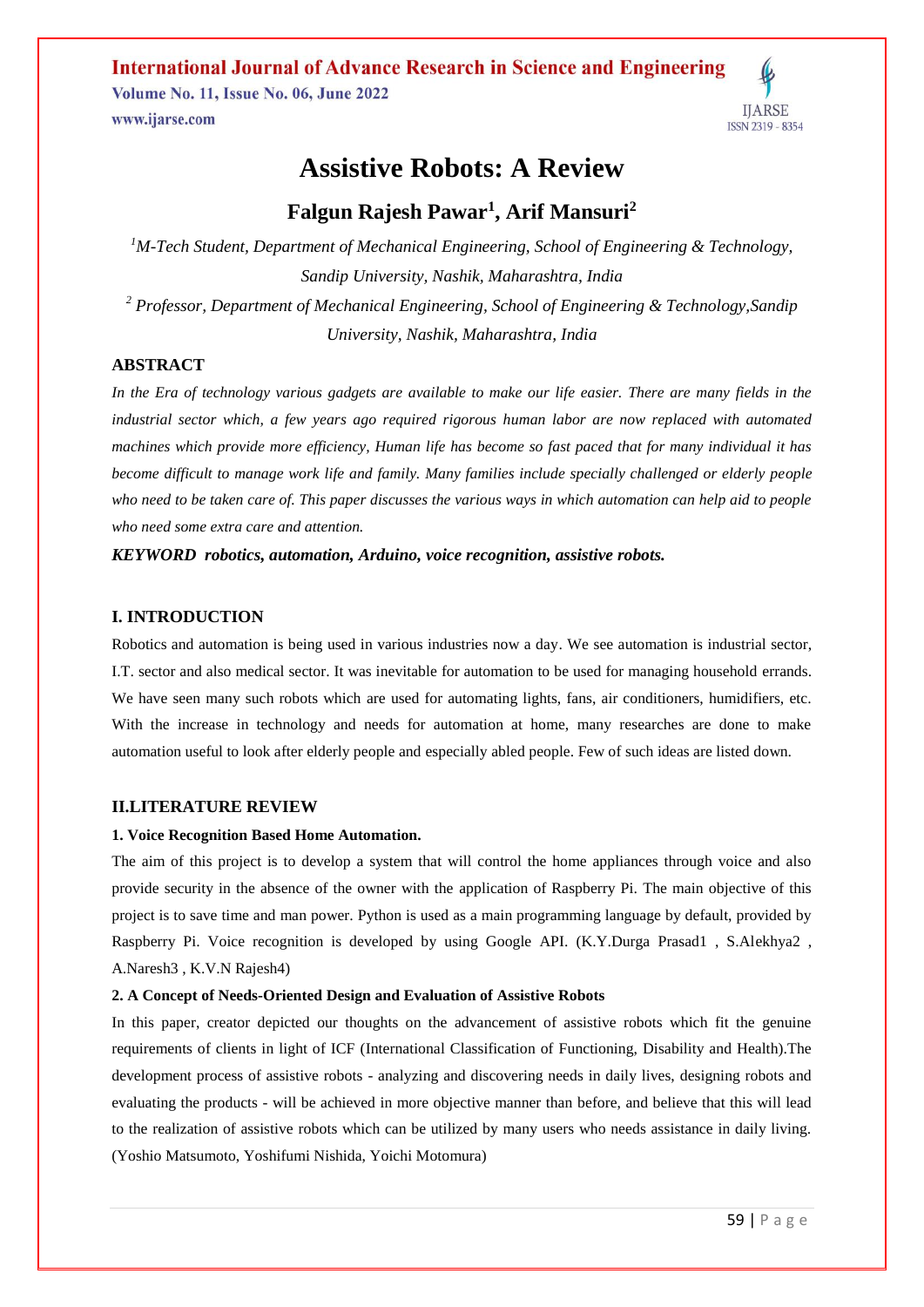# **International Journal of Advance Research in Science and Engineering**

**Volume No. 11, Issue No. 06, June 2022** www.ijarse.com



# **3. A review of high-level robot functionality for elderly care.**

This paper presents an evidence-based overview of the functionality that robotic care systems should provide. The results identify a number of key characteristics that range from existing commercial products to research prototypes. For example, social care needs voice assistance that already exists in the form of smart speakers. Such systems provide an opportunity for entertainment and the ability to stay in contact with caregivers, friends and family. Consequently, a good speech recognition and ability to perform conversations were highly valued by elderly users. (Nico Sun1 ,Erfu Yang1 , Jonathan Corney1 , Yi Chen2 and Zeli Ma2)

#### **4. Assistive social robots in elderly care: a review.**

In total, 10 devices were included in our review. For each study, we report on research design, type of assistive social robot, main outcome measures used in the study to measure the effects of the intervention, number of participants in the study, whether or not the results were positive, negative or mixed and the time period the study spanned. (JoostBroekens, Marcel Heerink, HenkRosendal)

# **5. Speech recognition system for blind people using raspberry pi.**

Using Jasper, authors have built a Voice based Control System which helps to perform routine tasks in a much simplified way. Which is very useful for blind people also for physically handicapped people too. A microphone is used as the input to it. There is much scope for further development in various applications such as Home Automation, Artificial Intelligence, Health Monitoring, Mobiles etc. Jasper can also be integrated with Internet of Things (IoT) for superior performance and detailed analysis in order to make. Jasper significantly more smoothed out and organized. (PradnyaJawale, Chirag Joshi, Dr. MilindNemade)

#### **6. Medicine Dispensing Machine.**

7. The medicine dispensing machine offers a flexible, simple and rugged solution for extending basic healthcare to all places, at a very moderate cost. The machine can be customized to suit any type of terrain or climate with minimal changes to the hardware and software. This machine will be extended to add an intelligent medicine unit, which sends a refill notification message to the nearest chemist when the number of medicine strips decrease below a certain level. (Vishal Tank, SushmitaWarrier, NishantJakhiya )

#### **8. Socially Assistive Robots in Elderly Care: A Systematic Review into Effects and Effectiveness.**

There seems to be a potential for the use of robot systems in elderly care. The generally positive effects reported prompt for further research into the effects and potential use of socially assistive robotics in elderly care. Additional research is required to experimentally investigate the effects of interventions featuring socially assistive robotics within real elderly care settings. Albeit the reported effects of the SAR systems indicate positive results, whereas negative or no results are hardly reported, the collected evidence so far should be seen as first steps in an emerging application domain for robotics. (Roger Bemelmans MS a,\*, Gert Jan Gelderblom PhD a , Pieter Jonker PhD b , Luc de Witte PhD, MD)

# **9. Impacts of robot implementation on care personnel and clients in elderly care institution.**

research findings suggest that while there is potential for H. Melkas, et al. International Journal of Medical Informatics 134 (2020) 104041 4 rehabilitative work and activities with the help of the Zora robot – multifaceted rehabilitative work, combining mental, social, and physical aspects of rehabilitation, there are also substantial barriers. To be successful, the robot's use must be well-planned with an understanding that the robot's usefulness varies and may increase over time. Realizing a robot's full potential may depend on providing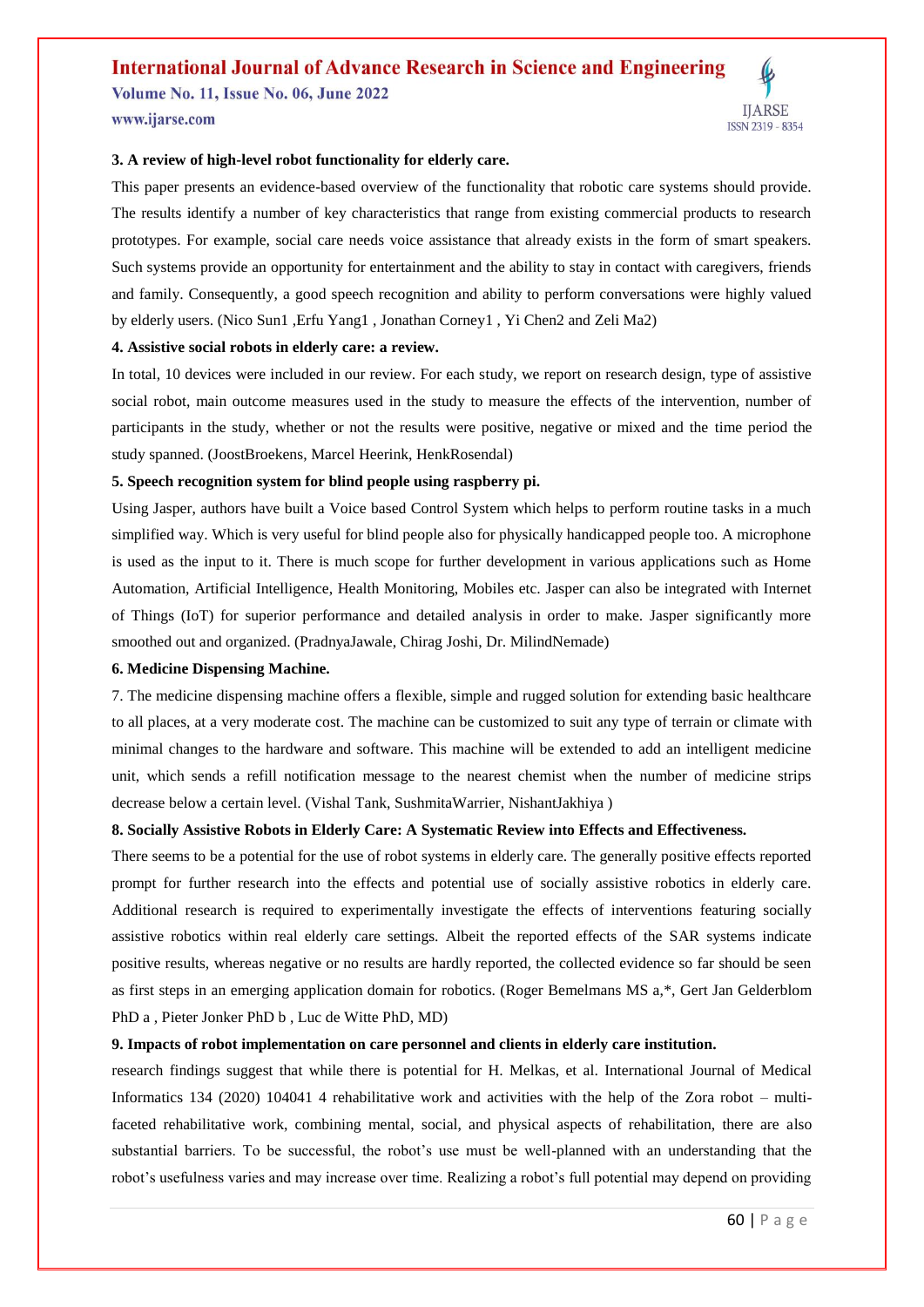# **International Journal of Advance Research in Science and Engineering**

**Volume No. 11, Issue No. 06, June 2022** www.ijarse.com

staff with a proper orientation, usage time, and clear motives for use. With commitment by organizational leadership, benefits may increase for the clients and personnel in the establishment phase (e.g., from the viewpoint of meaningfulness of work). However, benefits may remain negligible if the use is not well-planned. (HelinäMelkasa, \*, Lea Hennalaa ,SatuPekkarinena , Ville Kyrkib)

#### **10. Design and Development of Smart Medicine Box.**

this device can help and give advantage to the nurses. The main objective for this innovation is to monitor the consumption of medicine intake for intrinsic patients. It is practical in the morning and evening but also can be used at night. This device is controlled by using Bluetooth system, so the nurse does not need go to the personal ward to give the medicine. This system is a very good to apply in the hospital because it can make the nurse job easier besides making the patients more comfortable to stay at the hospital (Ekbal Rosli1 ,Yusnira Husaini1,2)

# **11. Automatic Human Following Trolley Using Raspberry Pi.**

The trolley; designed to identify and track the particular human was able to follow the user. The complete assembled bot with some of the results. (Kiran Ingole1, S. R. Khedkar2 )

#### **12. Experimental speech recognition system based on Raspberry Pi.**

This paper has realized a public API based speech recognition system with Raspberry Pi and USB microphone as hardware and several programming languages like C and bash. It gathers references to base speech recognition algorithms and structures and their important application in existing speech recognition systems. The paper also covers the hardware specification of the speech recognition system which is very important as size and supported platform. It maps an application of public speech APIs and show a realization using one of them and appropriate hardware. (Hasan Gyulyustan1 , Svetoslav Enkov2)

# **13. Monitoring Systems for Counting People**

An image-based application, the ability of the system is needed to capture and identify good objects. Some initial processes (pre-processing) are needed to obtain good image results, so that application performance can increase. This process is the process of separating objects with background, morphology, and contour confirmation. The process of separating objects with the background is done so that only parts of the object can be obtained for the sake of analysis. The results of this process still leave noise that is eliminated by the morphology process (opening and closing). The opening and closing kernel values that give the best results are  $9 \times 9$  and  $6 \times 6$ . To determine whether an object (person) caught on camera moves into or out of the room, virtual help is used. (K.Rantelobo,CendanaKupang,D. M. Wiharta, UdayanaDenpasar,H. F. J. Lami,N. P. Sastra)

# **IV. CONCLUSION**

After referred lot of research paper it is concluded that a number of methodology are available but above paper gives an idea about determining the ways that elderly people or people specially challenged people can be assisted.

**IIARSE** 

ISSN 2319 - 8354